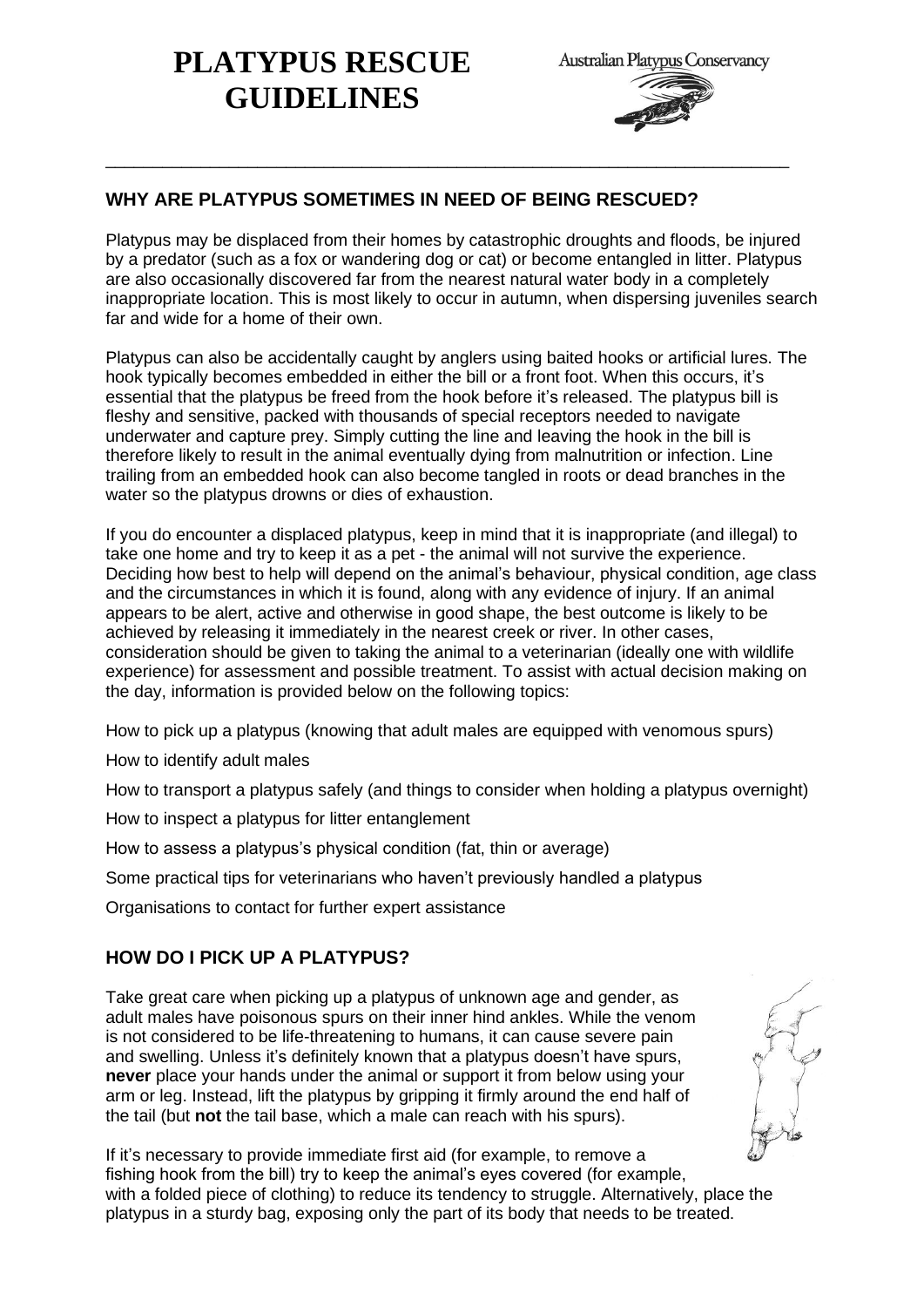#### **HOW CAN I TELL IF A PLATYPUS IS AN ADULT MALE?**

A male platypus has a sharp spur (about the size and shape of a dog's canine tooth) on each inner hind ankle. Juvenile male spurs are covered by a whitish outer protective layer (below left) which gradually chips away starting at the tip and disappears entirely by the age of one year. Non-venomous subadult males have a pinkish skin collar around the base of the spur (middle photo) which becomes narrower by the time a male starts to produce venom at the age of about two years and virtually disappears by the age of about four years (below right). Conspicuous spurs do not occur in females of any age.



#### **HOW DO I TRANSPORT A PLATYPUS?**

The platypus by nature is a very accomplished escape artist, aided by its extremely strong shoulders and forelegs and streamlined shape. By far the best way to confine a platypus during transport (for example if it's being taken by car to a release site) will be to first place it in a fabric bag (ideally about the size of a pillow case so the animal has room to move around a bit) that is very securely tied at the top with a piece of string or twine. The bag should then be placed in a sturdy plastic or cardboard box, deep enough that its occupant can't easily reach up to the top to get out. Other advantages of placing the bag in a box are that adult males can easily be carried without any risk that spurring could occur, and car seats won't be soiled if an animal urinates or defaecates while it's confined. The top flaps of a cardboard box can be closed to further confine a platypus, as long as the interior of the box remains very well ventilated.

The platypus has a naturally low body temperature and is extremely well insulated by fur. To ensure that a platypus doesn't overheat during transport, make certain that the vehicle's interior remains cool (ideally around 20°C, and *definitely* less than 28°C) and keep the platypus out of direct sunlight at all times (even if it's contained within a box). Also, do your best to avoid loud noises (for example, those caused by slamming a car door or playing loud music on the car radio) that might contribute to the animal's stress.

#### **HOW DO I PROVIDE SHORT-TERM CARE FOR A PLATYPUS?**

The platypus is an air-breathing animals that spend up to 17 hours a day sleeping in a burrow. **There is therefore no need to provide a rescued platypus with a place to swim** instead, help it conserve its energy by keeping it quiet and dry.

The safest way to confine an animal for a relatively short period (for example, if it's absolutely necessary to hold an injured animal overnight before it can be taken to a veterinarian) is inside a strong fabric bag (at least the size of a pillow case, so the animal has some room to move about inside the bag). The top of the bag must be fastened very securely, for example by knotting a piece of twine tightly around the opening. If the animal's fur appears excessively wet, dry it gently with a towel before transferring it to the bag. Place the bag in an uncovered box in a quiet, dark location (such as a closet, with the door closed for extra security) where the animal won't be disturbed by curious pets or children.

The feet and bill of a healthy platypus should feel cool to touch, as its body temperature is naturally lower than a human's. Because platypus are so well insulated by their fur, it is essential that the place where a platypus is being kept should also be reasonably cool (ideally around 20°C, and *definitely* less than 28°C) so the animal isn't at risk of lethal overheating.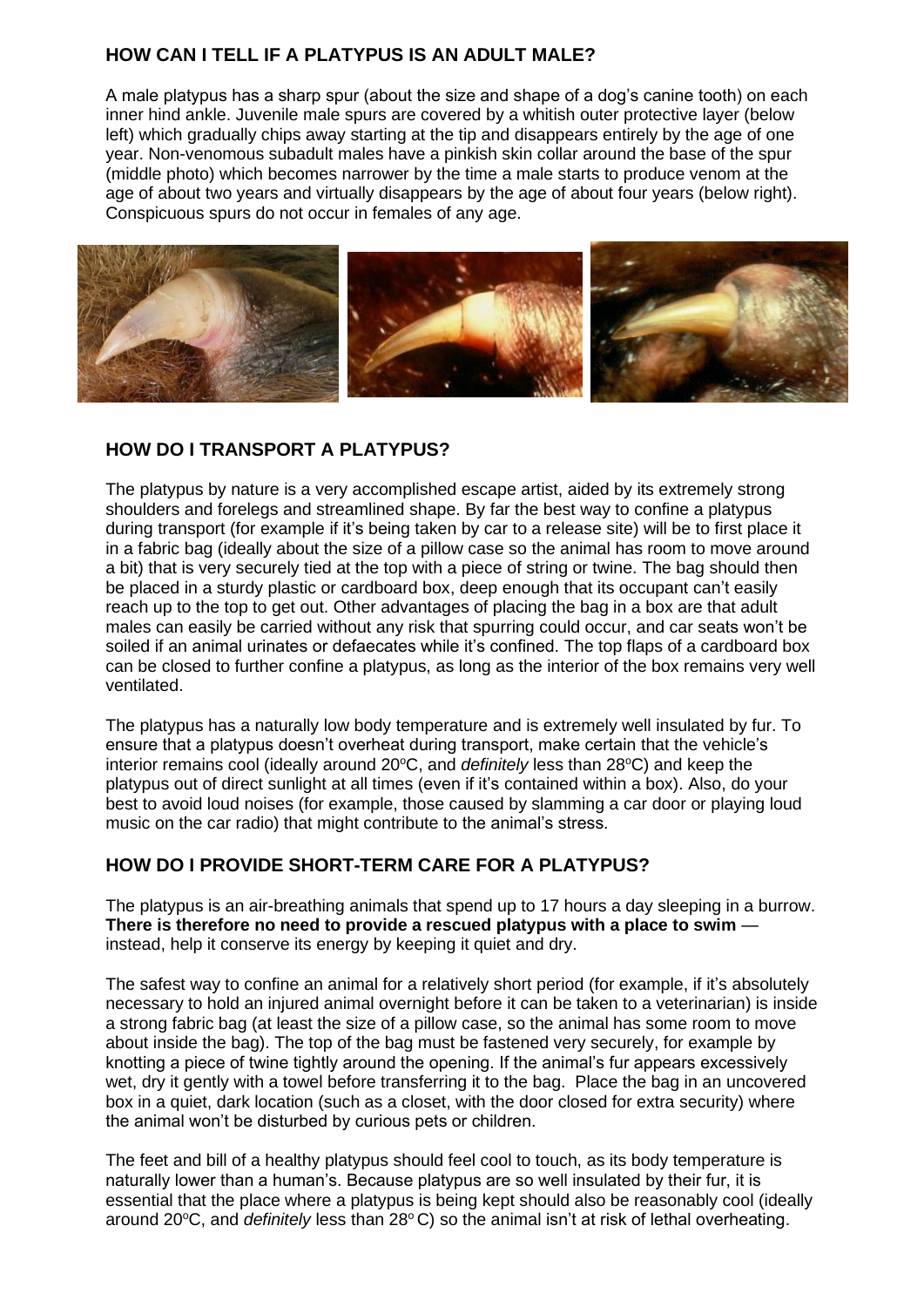#### **HOW SHOULD I CHECK A PLATYPUS FOR LITTER ENTANGLEMENT?**

A platypus found lying near the water in a weak condition is quite likely to have one or more items of litter encircling its neck or chest, or wrapped bandolier-fashion from in front of one shoulder to behind the other front leg.

Large items such as plastic rings from food jar lids are normally easily seen. However, narrower items such as elastic hair-ties, rubber bands or loops of nylon fishing line (as shown at right) can be difficult to spot under the animal's thick fur. So, in addition to carrying out a careful visual inspection of the platypus's neck, shoulders and back (looking particularly for any tell-tale lines in the fur that suggest that underlying litter is present), it's a good idea to check these regions using your fingertips.



If litter is detected, remove the item(s) with care using small scissors. If an injury is evident, immediately contact a veterinarian (ideally one with wildlife experience) for advice about whether it will be better to release the animal immediately back to the wild or arrange for further professional assessment and treatment.

# **HOW CAN I ASSESS THE PHYSICAL CONDITION OF A PLATYPUS?**

A platypus stores a high percentage of its total body fat (around half) in its tail. A useful way to assess a platypus's physical condition is therefore to apply a gentle 'squeeze test' about halfway along the tail's length.

The tail of a very chubby animal will be packed so firmly with fat that its edges will barely bend inwards when pressed. In contrast, a really thin animal will be so depleted of energy reserves that its tail edges can be bent so they touch each other (as shown at right) or the tail can even be folded in half. The amount of fat stored in the tail of a healthy wild platypus is normally midway between these extremes – the tail edges bend to some extent when pressed, but the middle 30-60% of the tail remains firm and unbending.



#### **SOME PRACTICAL ADVICE FOR VETERINARIANS**

A platypus can be sedated using diazepam (0.5–1 mg/kg via intramuscular injection). Anaesthesia normally relies on isoflurane or sevoflurane (5% for induction, 1.5-2% for maintenance, oxygen flow = 1 litre/minute), with either the bill or entire head enclosed in a face mask. Vital signs during anaesthesia should be monitored carefully (normal resting body temperature =  $32^{\circ}$ C; respiration rate =  $20-50$  breaths/minute; conscious heart rate =  $140-230$ beats/minute; stable heart rate under isoflurane anaesthesia = 114-220 beats/minute). Because the platypus is adapted to diving, it can choose to hold its breath for more than two minutes and sudden onset of apnoea/bradycardia often occurs during anaesthetic induction or recovery, with heart rate dropping to as little as 10-12 beats/minute. Though disconcerting, this is unlikely to be life-threatening. Recovery from gaseous anaesthesia is normally rapid (with the righting reflex returning within 3–5 minutes) and a platypus can generally be safely released after about 1 hour.